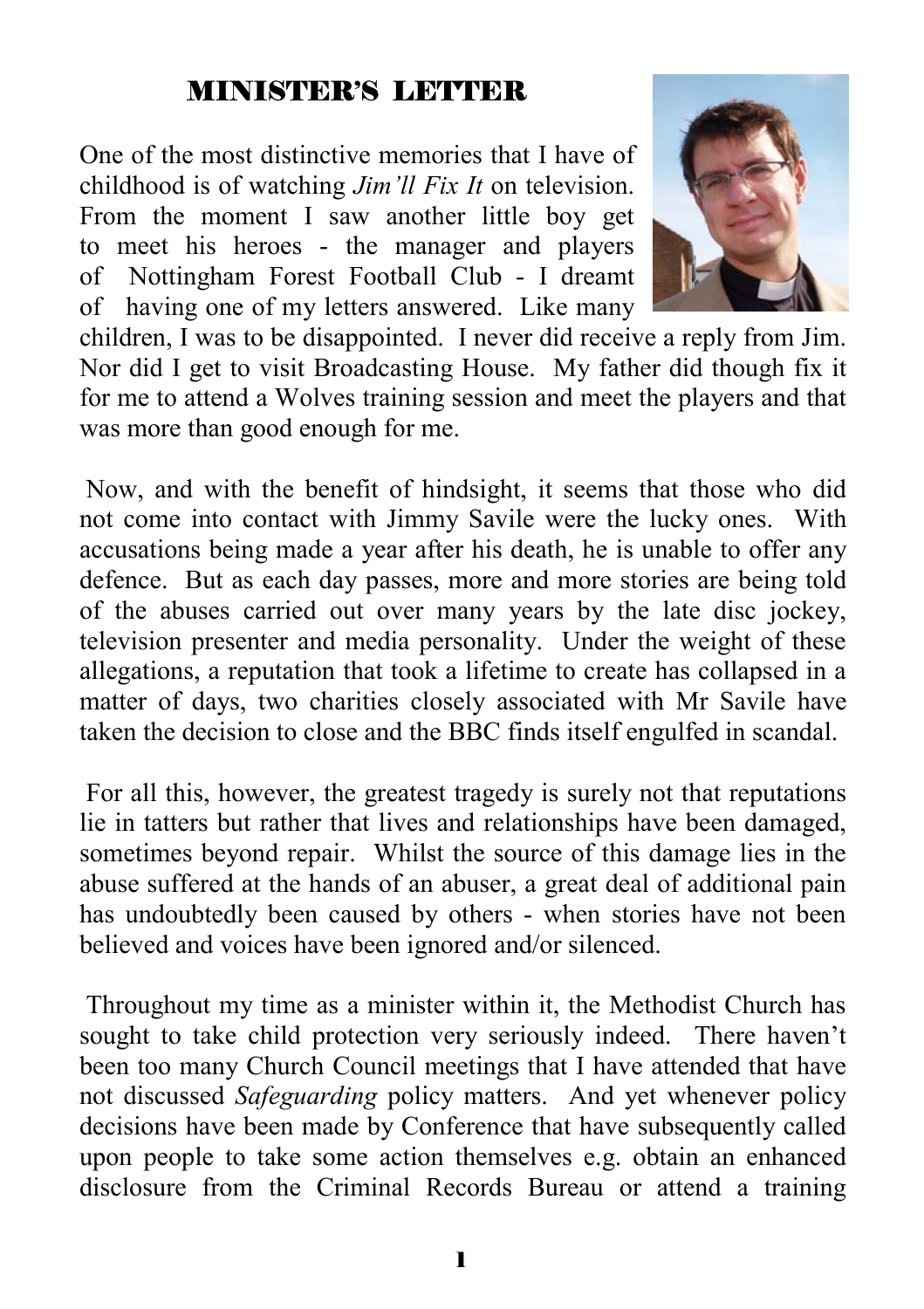session etc., people across the Connexion have thrown up their hands in horror and complained - witness the letter's page of the Methodist Recorder over the last twelve months for evidence of this. Complaints usually fall into one of two categories: either people feel that their character and/or integrity is being called into question or else they feel that for some reason they do not need to undergo any training, that it will be a waste of their time.

 If we learn nothing else from the stories that have emerged in recent days, however, surely we now know that allowing people's characters or integrity to go unchecked simply because we like them, think we know them and/or don't want to cause offence can have disastrous consequences. And surely we can now also see that any training that will help us to gain a greater awareness of the issues - so that we know what to look out for, what to do if we have suspicions that abuse (of whatever kind) is taking place or how to respond if someone plucks up enough courage to share with us what has happened or is happening to them - can only be a good thing.

 Our task as a church community is absolutely not to create a climate of fear and mistrust. But if we are to take seriously our duty to care for and nurture all those who come through our doors, then commit ourselves to creating a safer space we must - a safer space in which people encounter 'a loving environment where there is informed vigilance as to the dangers of abuse'. Please, whether you are an officeholder in the church or not, take whatever opportunities that the church provides for training in this area. It doesn't represent unnecessary red-tape. It is the work of Christ.

With every blessing

*Paul*

The vocation of every man and woman is to serve other people. Count Leo Tolstoy

 $<$   $0$   $>$   $-$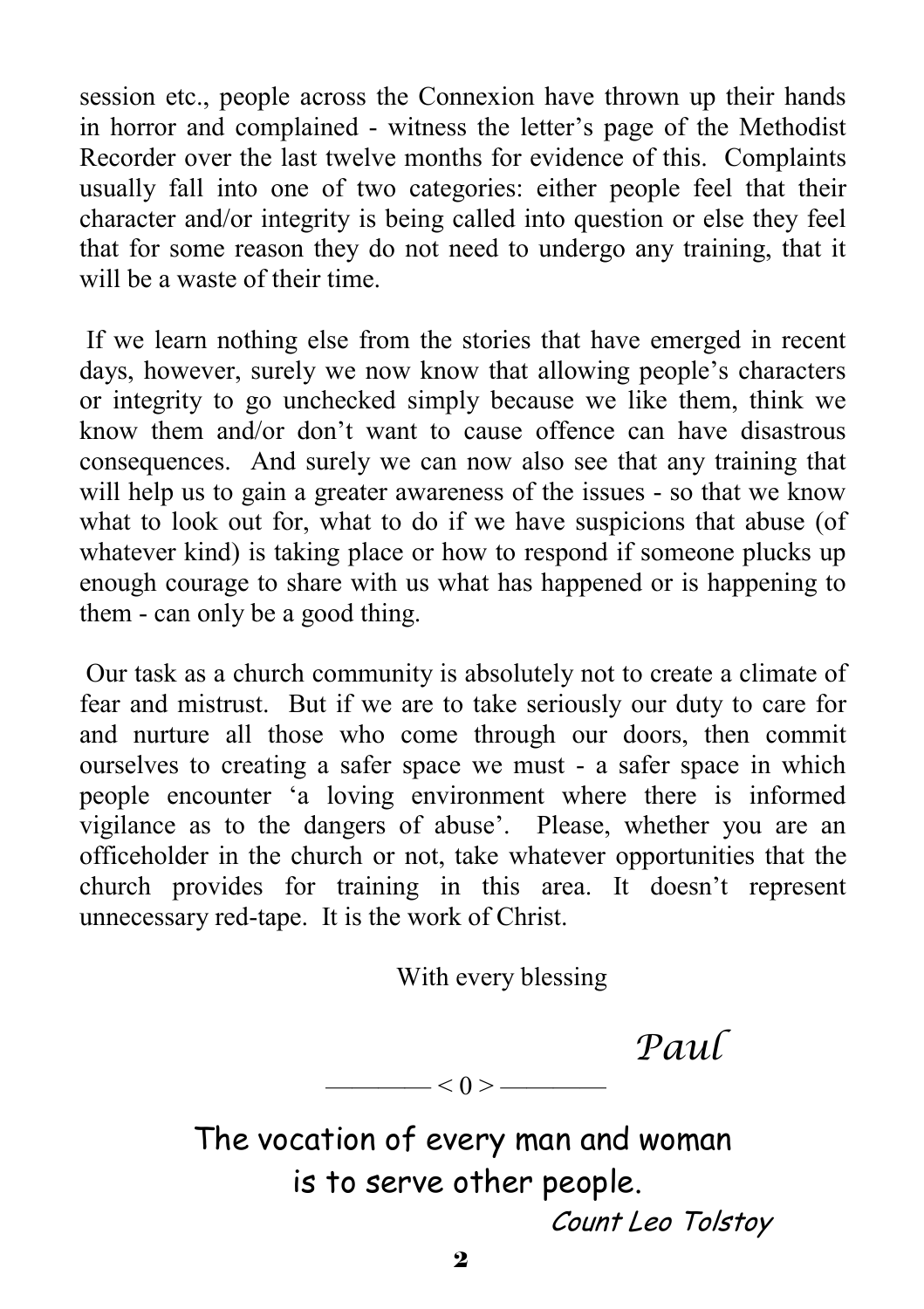#### Churches Together in Merton Park

The committee of the Churches Together in Merton Park (CTiMP) which includes representatives from Merton Park Baptist, St Mary the Virgin, St James Merton, St John Fisher RC and Martin Way Methodist churches have actively met 4 times throughout the past year. Since last year's report Shirley Morse stepped down as a committee member representing St James' church and was thanked for her contribution to CTiMP over the years. Rev Tom Kavanagh is the Chairman, Father Graham Derriman the secretary and Neville Squires treasurer.

The celebration to commemorate the **400th Anniversary of the King James Bible,** CTiMP presented this special service at St James' church on Sunday the 23<sup>rd</sup> October 2011. Gillian Thick introduced 'The Good Book' and the service was well attended with participation from St James and St Mary choirs and Raynes Park Taize group. Those who attended were blessed both from hearing aloud readings from the KJV Bible's rich flowing language and prose to the discussions that followed during refreshments, a very positive response. £200 was collected for the Bible Society.

The **Week of Prayer for Christian Unity** is motivated by the wish to fulfil God's desire "that all may be one" (John 17:21) and that "there might be one flock and one shepherd." (John 10:16). The service this year took place at St Mary's church on the  $23<sup>rd</sup>$  January. In the form of Evensong, the music of the choir at St Mary's enhanced the worship and the Rev Paul Timmis preached the sermon.

**A Healing & Reconciliation Service** was held at Martin Way Methodist church on the 26th February. It is hoped that these meditative services will be held three times a year.

 The Anglican and Roman Catholic representatives took part in the **Act of Witness** at the Civic Centre which was led by the Churches Together in Morden. The Morden, Merton Park and Morden Park Baptist churches joined Martin Way Methodist church in an ecumenical **Good Friday** service which was well attended. The Easter Sunrise service on Cannon Hill Common is also an ecumenical event although this year, because of the rain, was held in Martin Way church.

**Pentecost Service:** Members of the churches got together to organise this event which was held at the bandstand in John Innes Park on a warm afternoon in May. The enactment of Acts 2 'That's the Spirit' by the drama group recounted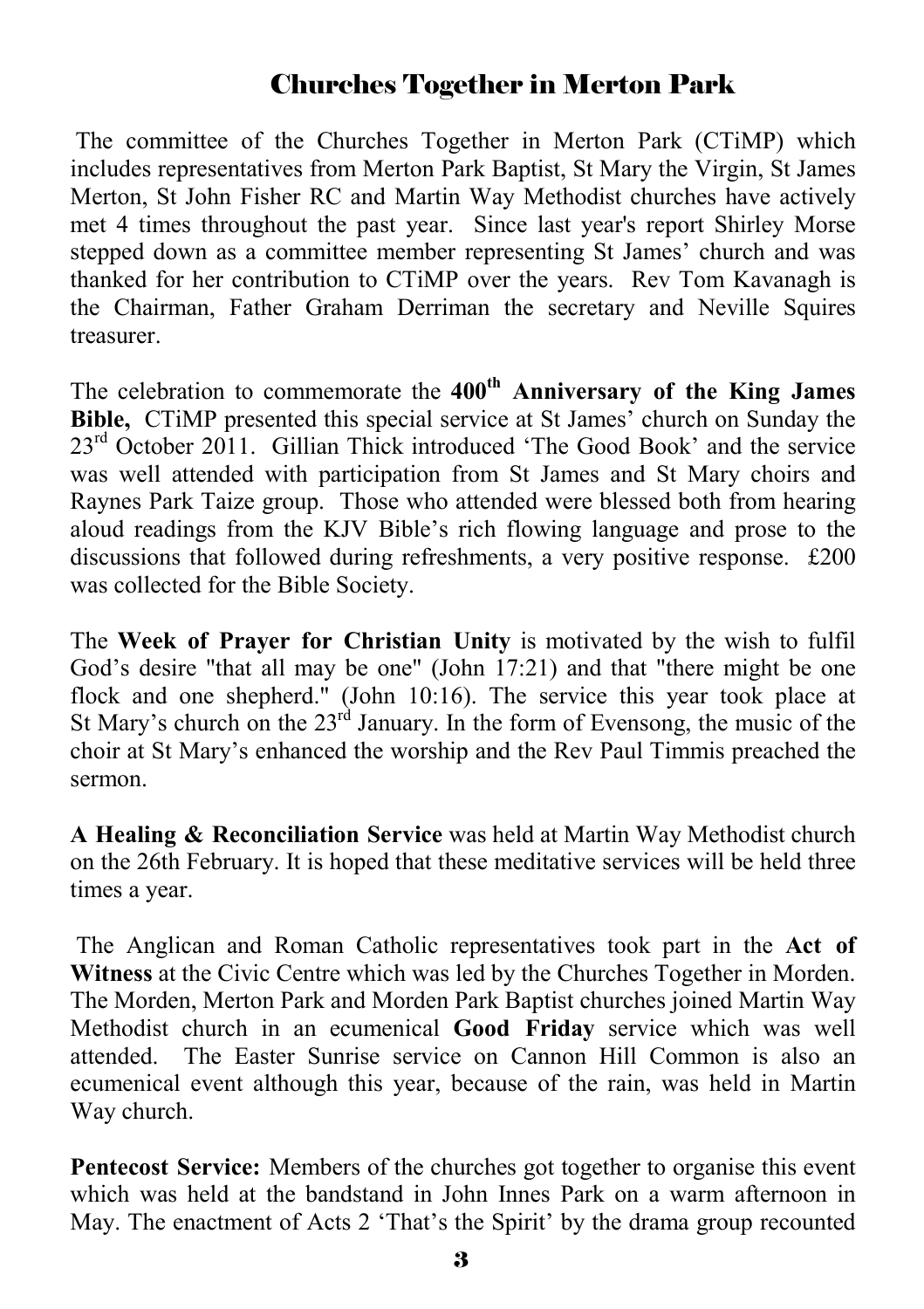the events of the first Pentecost in a humorous way. It was a wonderful way to celebrate the gift of the Holy Spirit. The CTiMP committee is unanimous that these events be held every year to celebrate the birthday of the church.

**The Christmas leaflets:** Members of the committee met recently to discuss the future distribution of the Christmas leaflets. This street list has not been reviewed for a number of years and many felt the need to visit the streets adjacent to their churches to maintain the pastoral contact. A new list will be issued and the distribution shared between the 5 churches geographically as far as possible, according to person power and who is available to distribute. St Mary's and St John Fisher churches have taken many more streets as both cover a large parish. The leaflets will be ready for collection by the end of November.

At each meeting Gillian Thick gives an update on the activities of **Christian CARE** and the needs that arise. As a response to the increased number of families in need of subsistence at the beginning of the year, each of the Churches collected food items to distribute to these families in the borough and was greatly appreciated. The churches will again be collecting next year which helps the even distribution throughout the year. Most of the churches are involved in Christian CARE in many ways and the committee is happy that the organisation will be back in Merton when the office moves to Martin Way Methodist Church before the end of the year.

#### **Future Plans and Dates for your diaries**

- **3rd Ecumenical Service** will be held at Merton Park Baptist church on **4th November at 6.30pm**. Speaker will be **Rev. David Shosanya**, Regional Minister (Mission) for the London Baptist Association. The service will include participation from representatives of each of our churches and aims to reflect our rich diversity in worship. The **offering** will be given to **Love Life UK,** a prison outreach ministry championed by our speaker.
- The next **Church Unity Service** will be held at Martin Way Methodist church on **20th January 2013 at 6.30pm**
- Dates for the next **Taize** meetings held at **St John Fisher Church at 8pm**: Autumn term: 8th Oct; 12 Nov and 10th Dec (shared meal at 22 Aylward Road). A warm welcome to all.

 Dennis Clark and Gwen Wildman are currently the representatives from Martin Way but please feel free to join us. The next meeting will be on Thursday 22<sup>nd</sup> November 2012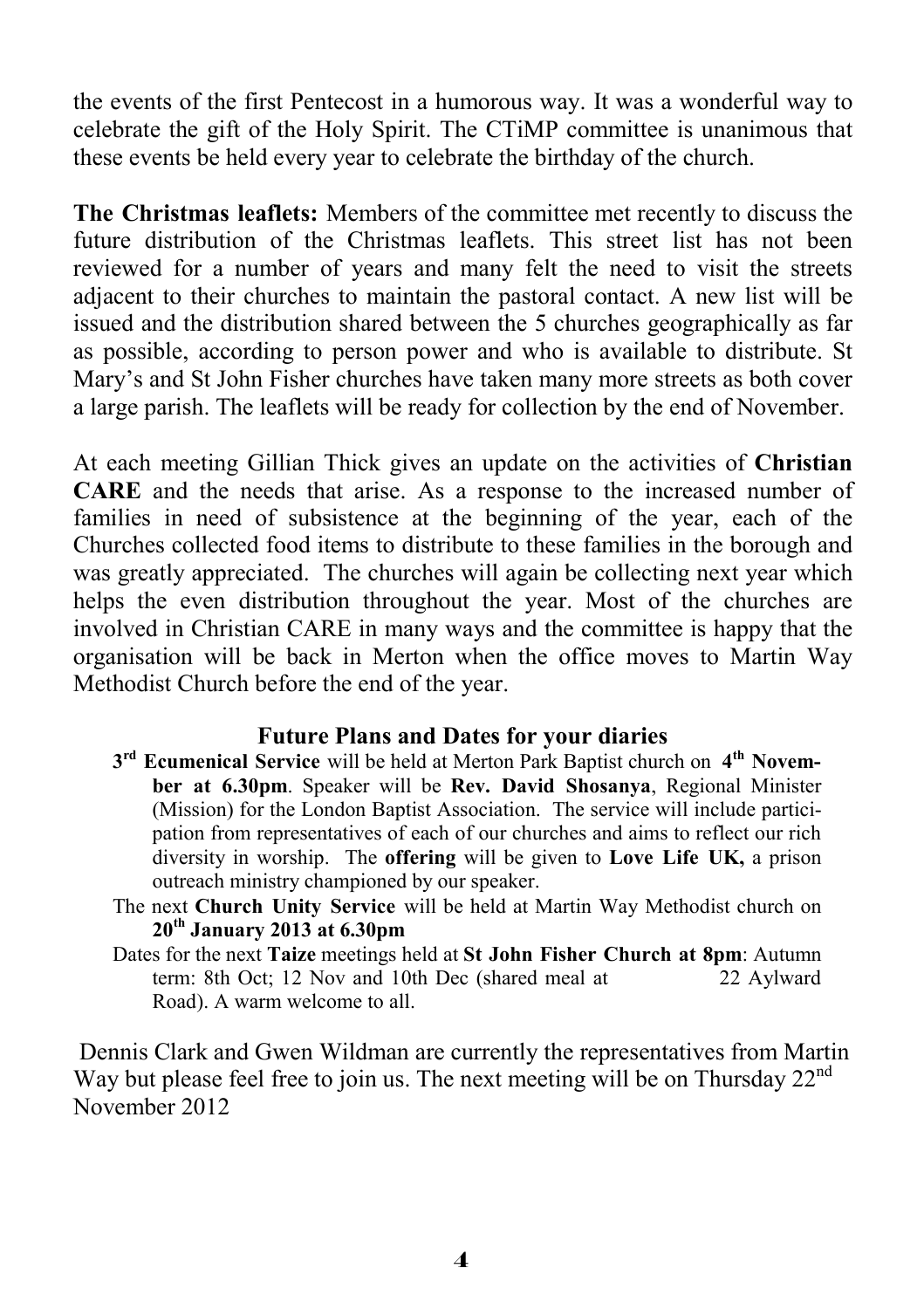#### Christmas Shoebox Appeal



Platform  $10\frac{3}{4}$  are intending to take part in Operation Christmas Child again this year. Choosing gifts to put in the shoeboxes are fun part of getting involved in Operation Christmas Child. There is something very rewarding about giving to a child you will probably never meet in this world –

especially when you know your simple act of kindness will be felt and appreciated in more ways than you can ever imagine. Once you have decided whether to give the shoebox to a boy or girl, you need to think carefully about gifts that would be most appropriate for the age group.

There will be a box in the store cupboard to place your items into. Platform 10  $\frac{3}{4}$  will put the shoeboxes together on Sunday 4th November. If you are unsure of what to get, but would like to make a monetary donation towards the shoebox appeal please do as we are required to send £2.50 per box made. There will be a collection plate in which to put your donation after the morning service on 4th November.

- Small Toys; bears, soft toys, tennis ball, finger puppets, small jigsaws, yo-yo's, building blocks, small musical instrument, trucks or cars, dolls, etc.
- Educational Supplies; felt pens, pens, pencils, pencil sharpeners, erasers, colouring book, notepad, picture or puzzle books, chalk, pencil case, stickers, etc
- Hygiene Items; toothpaste, toothbrush, hairbrush, comb, hair clips, bar of soap, flannel, etc
- Other Items; sweets (sell by date to be at least March 2010), gloves, scarf, sunglasses, cap, hat, bangles, necklace, clip-on earrings, etc.
- Knitted Items; hats, scarves, hand puppets (patterns can be found at www.operationchristmaschild.org.uk or in the Church Newsletter over the last few months)

#### *Please do not put in;*

| Food - especially chocolate                       | Liquids                        |  |  |  |
|---------------------------------------------------|--------------------------------|--|--|--|
| Medicine or Vitamins of any kind                  | Dangerous Items                |  |  |  |
| Any books with writing in                         | War related items              |  |  |  |
| Clothing (other than listed above)                | Anything of a political nature |  |  |  |
| Fragile items - such as glass containers, mirrors |                                |  |  |  |
| Hand knitted stuffed toys without the CE mark     |                                |  |  |  |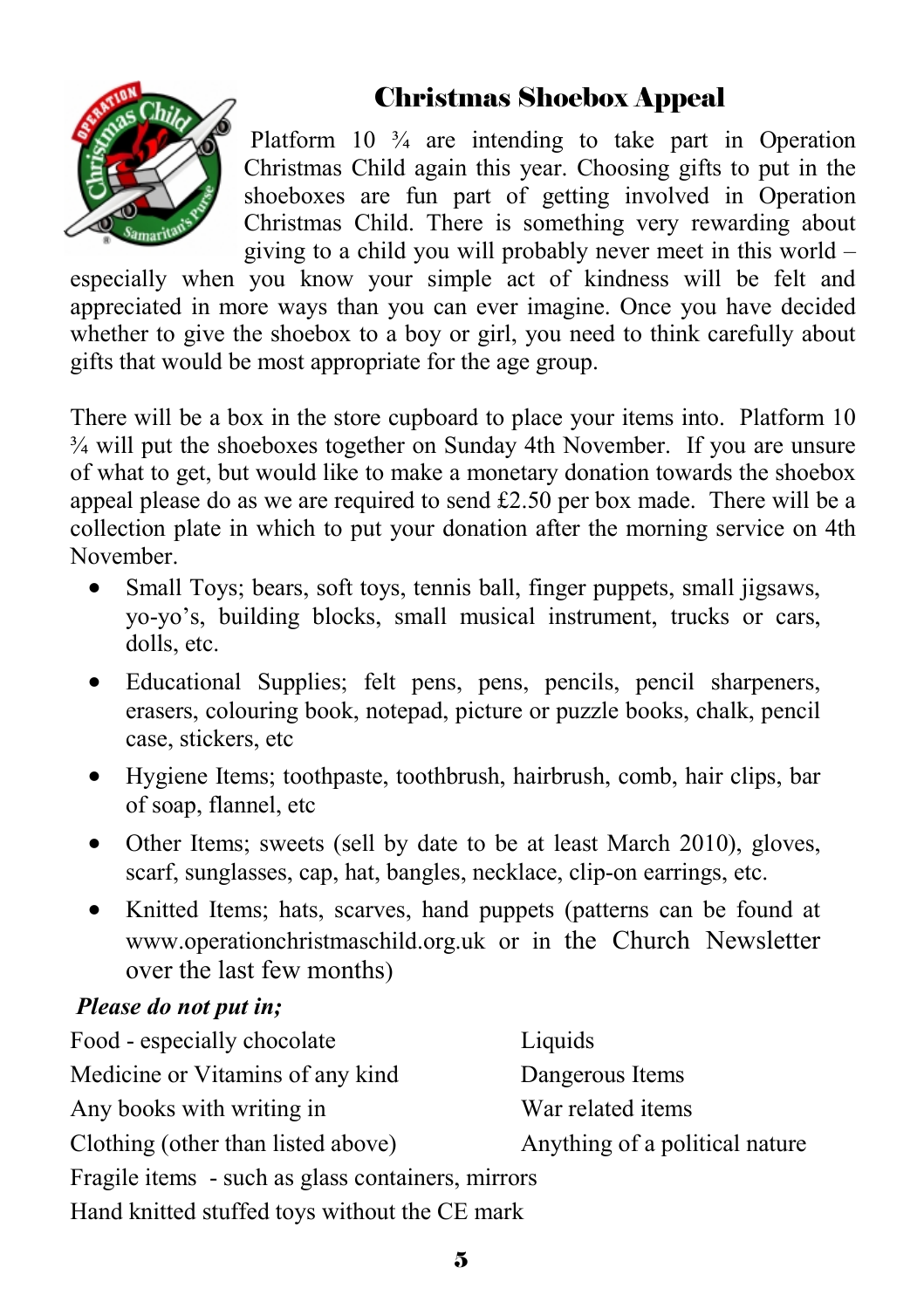#### My visit to Kenya

Whenever I tell people that I'm going to visit Kenya, the usual response is; 'which resort, will it be the Maasai Mara or a safari and which elephant orphanage will you see', but mostly 'how wonderful'. And it is wonderful to be back in this magical place and with friends that are so dear to me whose warm hospitality exceeds our western



neighbours. It was life enriching friends like my travelling companion Joyce, and brothers and sisters in Kijabe, Kimende and Kaamba that drew me to revisit Kenya for the 6th time. Not the resorts or the safaris, but the Children's orphanages.

The country is gearing up for the elections in March 2013 and there is understandably some tension after the last post-election violence that erupted in 2007/8. The teachers, university lecturers, doctors and nurses were all on strike at various times during our stay thereby affecting children and adult education as well as the health service. Thus the morale of our host friends was at an all time low but did not dampen their spirits in welcoming us enthusiastically.

The 'welcoming' in true Kenyan style was the family get-together including the extended community singing and dancing for our benefit. After the traditional meal of goat, nyama choma, mukimo, githeri,chipatis and chai, there were speeches extolling our generosity and gifts of appreciation, though it was our hosts who gave us far more. It was worthy of the comment that was expressed in one of the speeches; "we have more understanding of the white people now that we have come to really know you".

Many positive things come to mind on this visit. When I left in January 2008, the number of people in refugee camps were increasing every day and I was involved along with the A.I.C. church in helping with the distribution of foods for the Internally displaced people who had to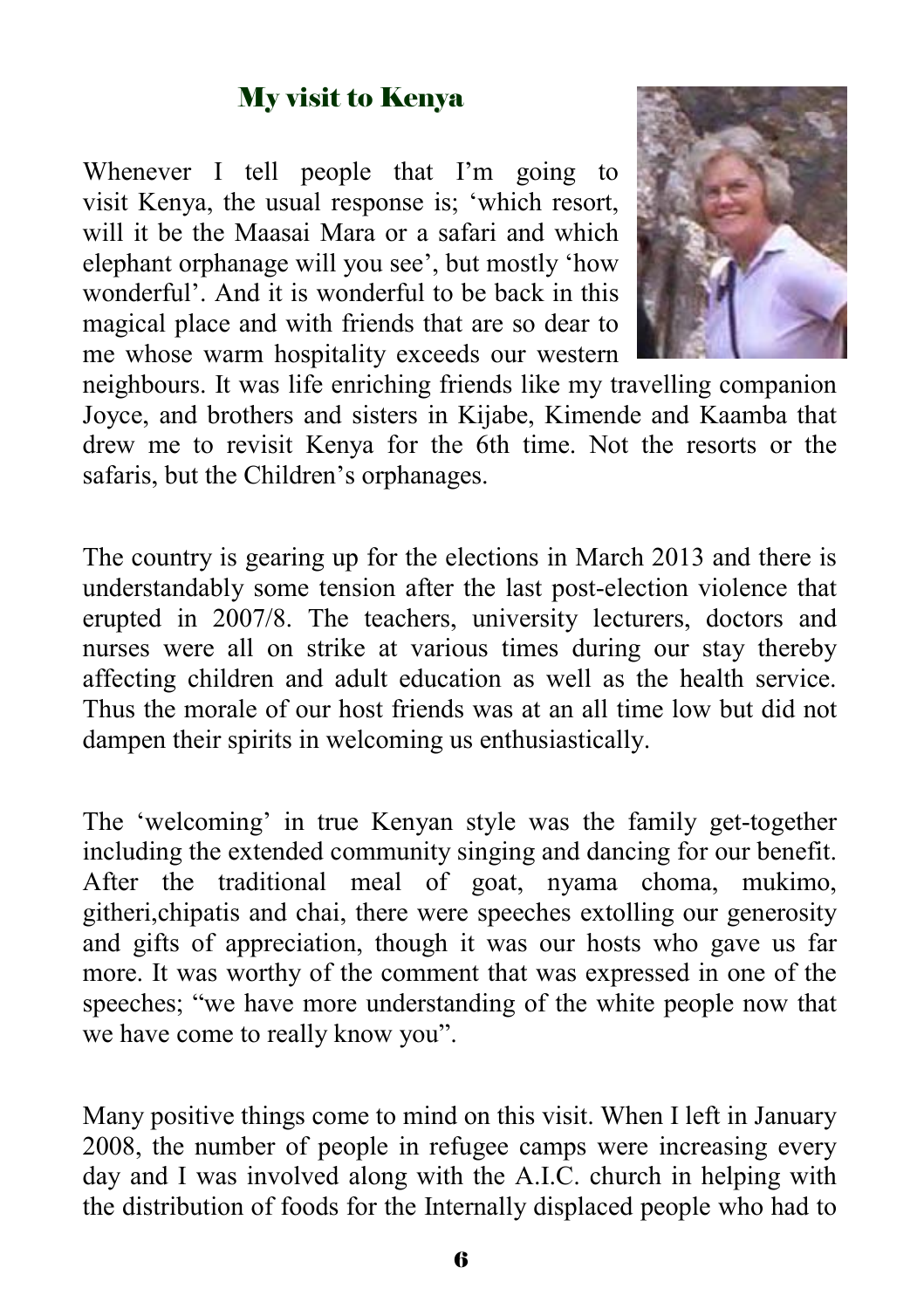flee their homes. I had also visited people in slum conditions near the railway in Uplands who were going to be homeless because the rail company were reclaiming their land. It was heartening to visit the IDPs who have now settled in Maai Mahiu where 'Habitat for Humanity' built, with local partners, new homes for families including a sizeable shamba - where they are able to grow vegetables and fruit to sustain them and their families.

The New Hope Children's Centre in Uplands, currently houses 130 orphaned children and is supported by the British charity Hand-in hand. Set in 10 acres overlooking the Rift valley, the centre employs 34 local people. Joyce and I were welcomed like long lost friends and had an



unhurried tour of the centre including a walk to the villages nearby built to accommodate the grandmothers who are bringing up their orphaned relatives. We met Jane, now in College who had been brought up and educated in 'Little Stars' before they moved to the present 'New Hope' and considers New Hope her home. She introduced us to her



grandmother who lives contentedly in one of the villages. Some of these 1-2 bed-roomed dwellings also house those whom I had met in the railway slums five years ago and were so happy with their new environment. A few of them have chosen to keep their 'slum' home to keep their tools and grain etc.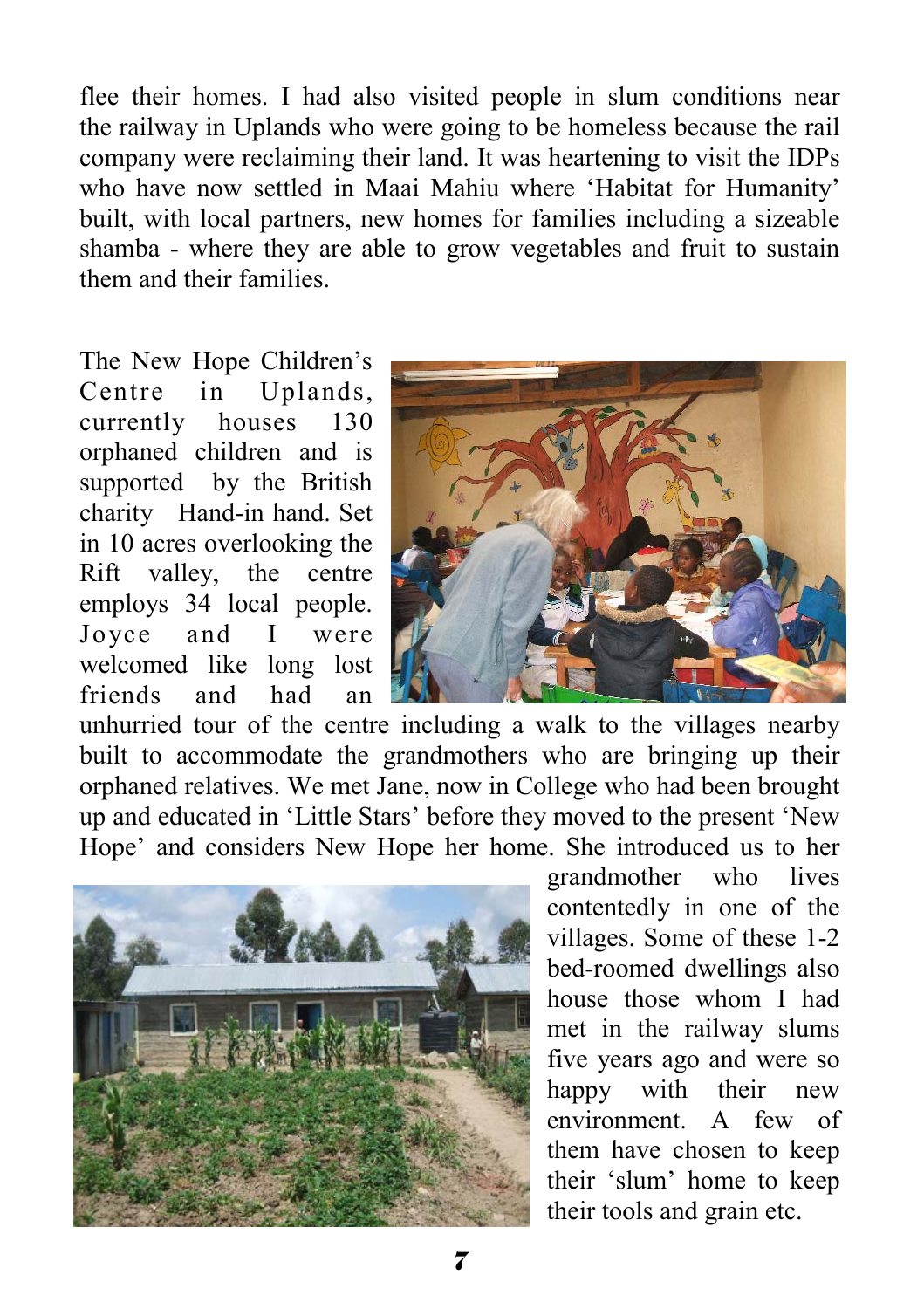

Life is by no means easy especially in the rural areas that we visited. It is a daily struggle to get work and earn enough to buy food for the family. We saw evidence of children who were hungry, because the schools were closed and parents out looking for work. Some churches were responding to the needs of

these children by setting up feeding programmes. More and more orphanages are being built as more children are orphaned or destitute as a result of HIV Aids and becoming displaced. During our time in Kijabe we stayed with Simon and Margaret King'ori in their busy thoroughfare manse with endless visitors, thus never a dull moment! Simon is Pastor of the A.I.Church and Margaret (who spent the summer of 2009 in Britain) both felt called by God and responded

in such a way. Their orphanage in Naivasha due to be opened in January have 12 children from IDPs' families who will be moving there and many more on the waiting list.

I am so blessed to have such friends who live out their faith and emulate



Christ in the way they minister to the needy, when they themselves have so little material wealth. The sacrifices they make to expand His kingdom makes me realise my offerings to God amount to little in comparison. Friends like these make Kenya a sanctuary for the soul.

*Gwen Wildman*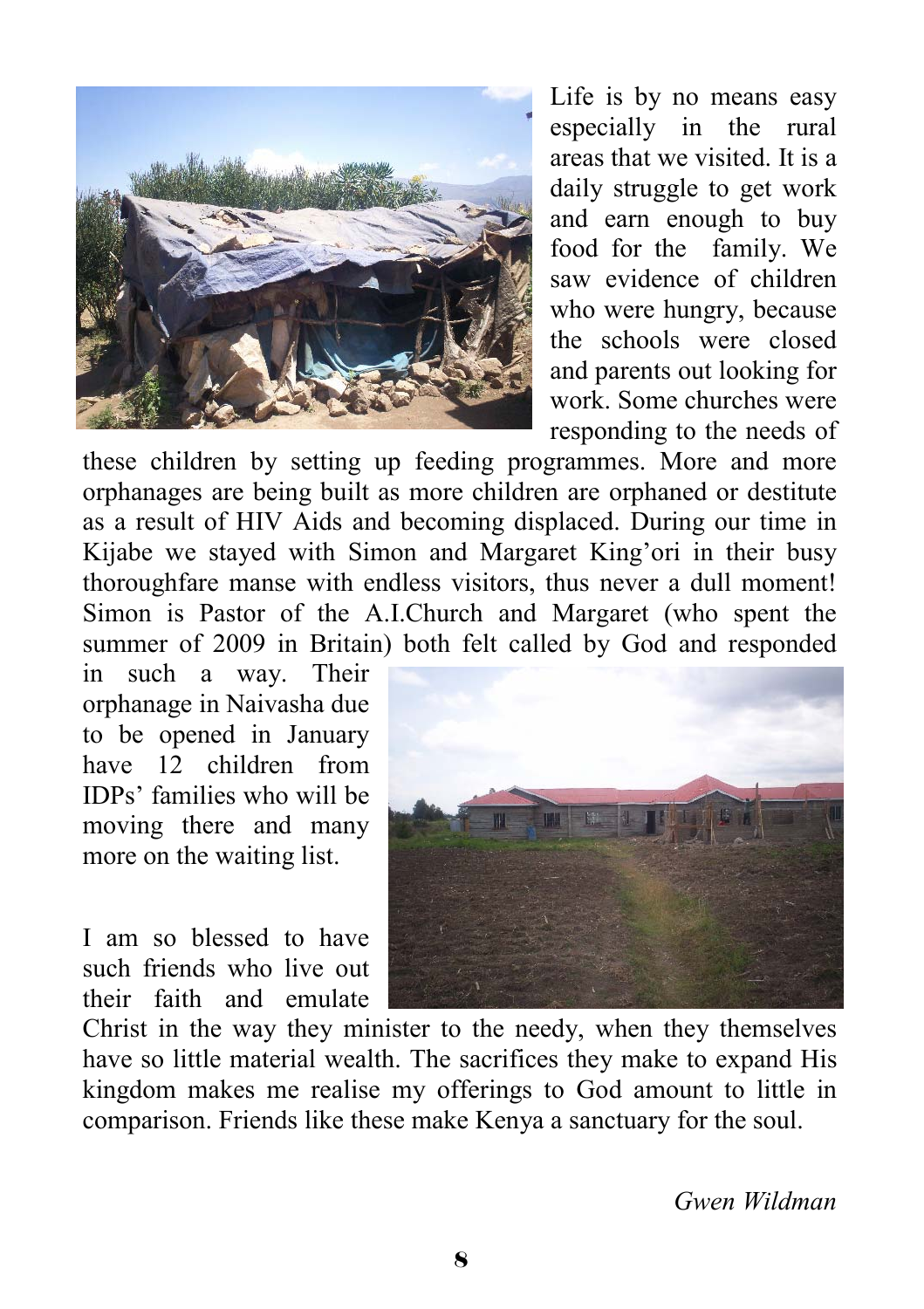



# *In aid of MCW Rafiki Trust Saturday 17th November 2012*

*At Wimbledon Methodist Church* 

*6.30pm for 7.00pm start (park free on local streets from 6.30pm)* 

# *Tickets £7 including supper (vegetarian option available) and a raffle*

*Bring a team of up to 6 people or just come and join a team on the night* 

*Please let us know numbers by 11th Nov at the latest* 

*Dawn Downes 020 8543 4774 Angela Linton-Smith amls62@yahoo.co.uk* 

*Or by post to Angela or Dawn at Wimbledon Methodist Church, Griffiths Road, Wimbledon SW19 1SP* 

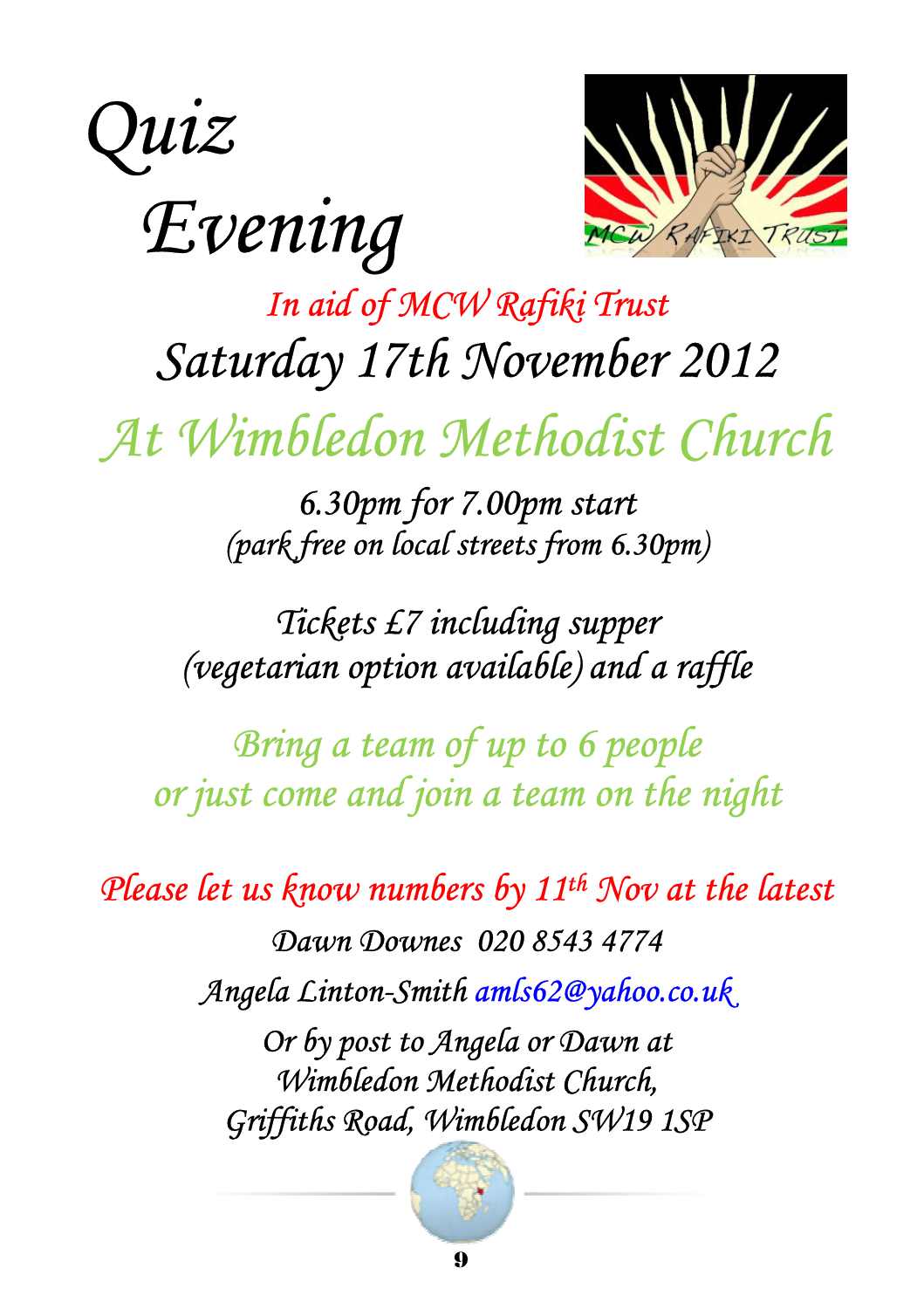#### Machu-Picchu Charity Trek



In September there was an article in the Newsletter about Richard Herring (the comedian) discovering that Richard Herring (Abby's husband) was planning a Machu-Picchu Trek for charity. This month we focus on the other team members and the charities they are supporting.

I have chosen to challenge myself next year and trek with a group to Machu Picchu in Peru on 26th July until 4th August 2013. I will be doing this trek with my husband Richard Herring and our friends Anne & Rachael Conquest. We have each chosen charities close to our hearts and I have chosen to support South West Thames Kidney Fund (SWTKF). I have a close friend who has been supported by this charity for a long time. She had a Kidney transplant when she was in her early twenties and although it was predicted that she would require another one after 10 years it is still going after 20 years! I felt it important to help SWTKF to continue their research, support and vital work they do for all their Kidney Patients.

#### Abby

I decided to fundraise for Alzheimer's society as recently my father has been in a care home and I have seen first hand how this disorder can affect both the sufferer and their families. They do great work in supporting the many people affected by this terrible disorder. I am completing this trek with my daughter Rachael and two close family friends Abby and Richard Herring. We each have a different charity we have chosen to raise money for.

Anne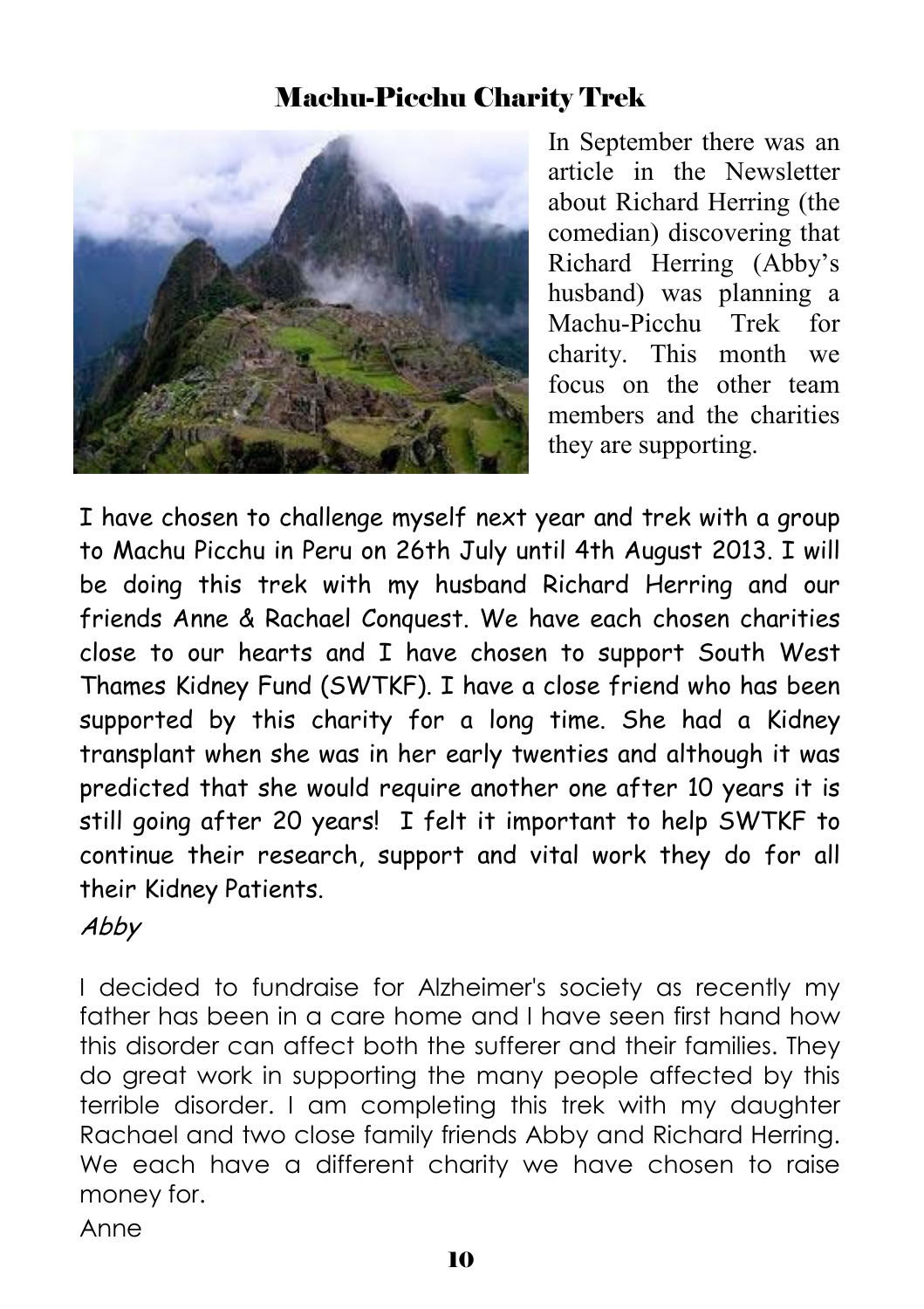I am taking on this challenge and decided to raise money for the International Glaucoma Association (IGA) because Glaucoma runs in my family. For as long as I can remember my Grandfather has had Glaucoma. Sadly his eye sight has continued to deteriorate and his lifestyle has slowly changed as his eyesight became worse. Recently, he is now no longer able to live at home with just my Grandmother's support and has spent the last 4 months living in a care home. For this reason I wanted to do something which would help support this charity and help people in the future. Rachael

They all need support in raising as much as they can before they start the trek in July next year and the easiest way is to go to the Justgiving website. Once you donate, they'll send your money directly to the charity. They'll also make sure Gift Aid (an additional 28%) is reclaimed on every eligible donation by a UK taxpayer, too. That means more money goes to the charity, so if you want to add your donation then please visit the teams' page on the justgiving website at www.justgiving.com/teams/Machu-Picchu-Trek.

$$
\overbrace{\hspace{1.5cm}}<0>\overbrace{\hspace{1.5cm}}
$$

#### With Thanks

During the past year we have been blessed by legacies from two of our former members. Doreen Warren and Joan Baker both very kindly left the church £1,000 in their wills. We remember both these departed friends and give thanks for the many years of faithful service which they gave this church. It is, perhaps, typical of them that they should remember the church in this generous way and would seek to help its continuing work for God in the local community and beyond.

We miss them both but will remember them with affection.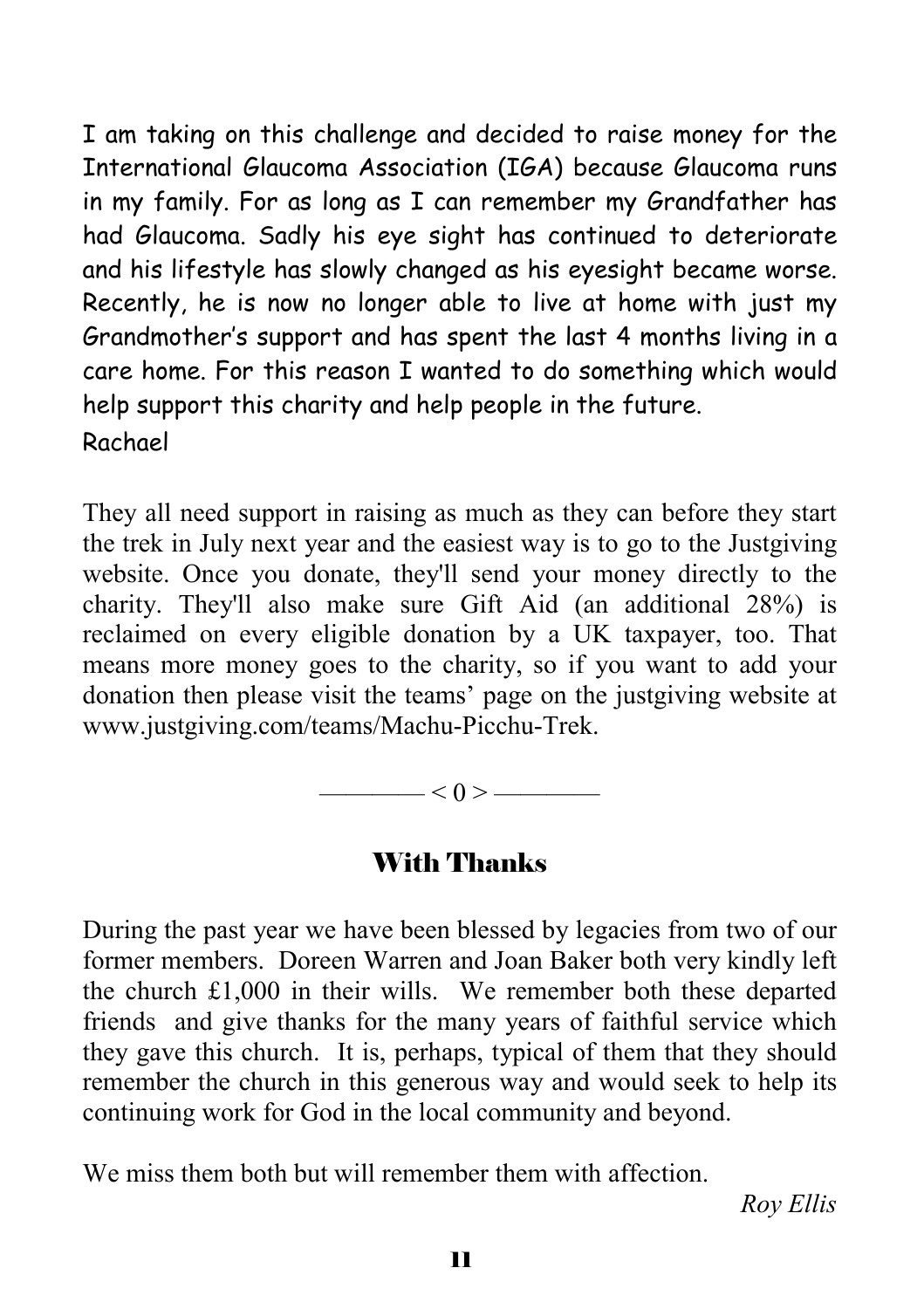#### Worship Space Decision

At the General Church Meeting in May, we embarked upon a conversation about our worship space - about what it looks like and feels like and the impact that this might have upon our worship. Over the summer months



everyone was invited to make a contribution to this conversation. On behalf of the Leadership Team and the Church Council, I would like to thank people for engaging so fully in this process.

Having analysed the written responses received during the period of consultation, the Leadership Team subsequently discussed its findings. What follows is a list of recommendations presented to and passed by the Church Council.

- 1. request a variety of chairs for people to try out, make our choice and order some (100/150/180?) - recognising that cost will depend on the type of chair selected and the number of them opted for  $(100 \times \text{\pounds}100 =$  $£10,000)$  and that some people might wish to make a contribution towards this cost.
- 2. remove the pews and seek to dispose of them
- 3. move existing blue chairs into the parlour/new vestry for use there
- 4. carry out some remedial work to the floor
- 5. use the scaffolding tower to brush the walls ourselves (to remove dust)
- 6. replace the up-lighters with down-lighters that can carry gels to "colour" the walls
- 7. experiment in worship with the positioning of the chairs/furniture until we settle on a basic layout that works for us - recognising that things might look and feel "odd" for a while
- 8. monitor changes in acoustics and explore the need to purchase "panels" if necessary
- 9. continue to explore possibilities for artwork etc.

Meanwhile, if you would like to see the full recommendations put before the Church Council please visit the church website at www.martinway.org.com and right-click on Worship Space Decision Letter to download Paul's letter. If you would like to see all the responses yourself, please right-click on Summary of Worship Space consultation responses to download them to your computer as a PDF format.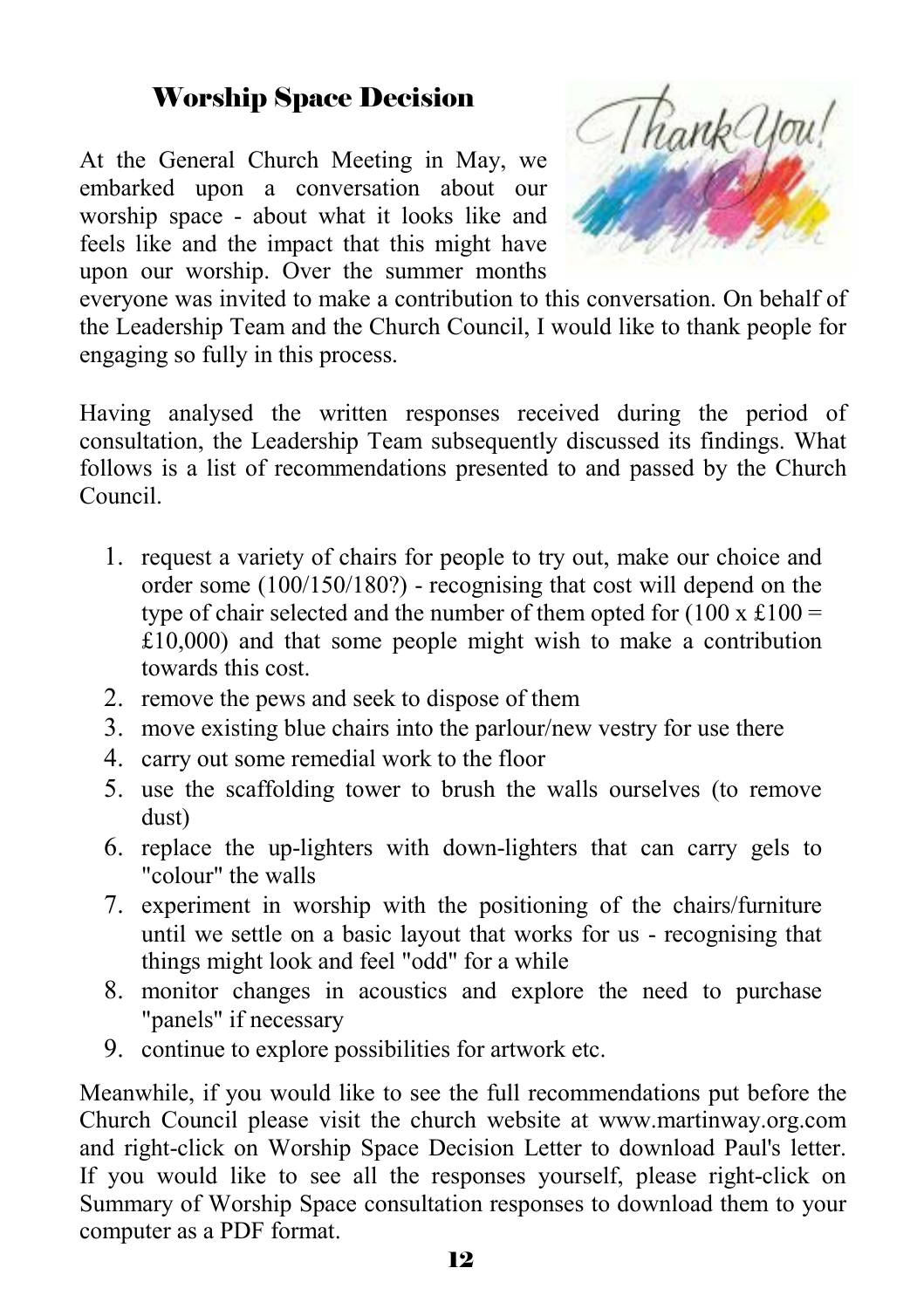#### Extreme Places

 *Taken from: Extreme devotion, the voice of the martyrs from the co-authors of Jesus freaks. Serious followers of Jesus pay a price, and extreme followers often pay the ultimate price. Each story is true.* 

 Richard Wurmbrand, a Romanian pastor who suffered in prison for fourteen years, once told a story that he had heard from a fellow prisoner. It had helped him through his most difficult times of torture. The brother told him:

 "I once went to a circus and witnessed a most impressive scene. A sharpshooter placed a burning candle on his wife's head. He then stepped out of the centre of the arena and, from quite a distance, shot the candle off her head.

"After the show was over, I approached her and asked if she was ever afraid the arrow would strike her. She replied, 'Why should I be? He was aiming at the candle, not at me.'"

When Pastor Wurmbrand heard this story he thought, "Why should I be afraid of the torturers? They don't aim at me. They may beat my body but my real being is Christ within. I am seated with him in heavenly places, and therefore they cannot touch my real person. From this incredible viewpoint I can look down and see the futility of their efforts."

Pastor Wurmbrand lived through years of suffering and had neared death many times. But he was encouraged with this simple lesson and even flourished spiritually because he knew his place with Christ was secure, no matter what happened to his body.

*Blessed are you when people insult you, persecute you and falsely say all kinds of evil against you because of me. Matthew 5:11* 

*Persecution, though indescribably painful, has its limits. Neither physical torment nor emotional trauma can destroy the deepest parts of who we are. What we carry on the inside is the most valuable part of ourselves – our souls. Christ's Spirit lives within us and protects our soul from emotional and physical harm. True, our enemies may strike us and even kill our bodies. However, when our enemies take a swipe at us, they are really maligning the name of Christ – the one who lives within. And he can never die again. However personal and pointed the opposition, it is really part of a bigger picture. The battle may involve us, but it concerns an overarching war between good and evil.*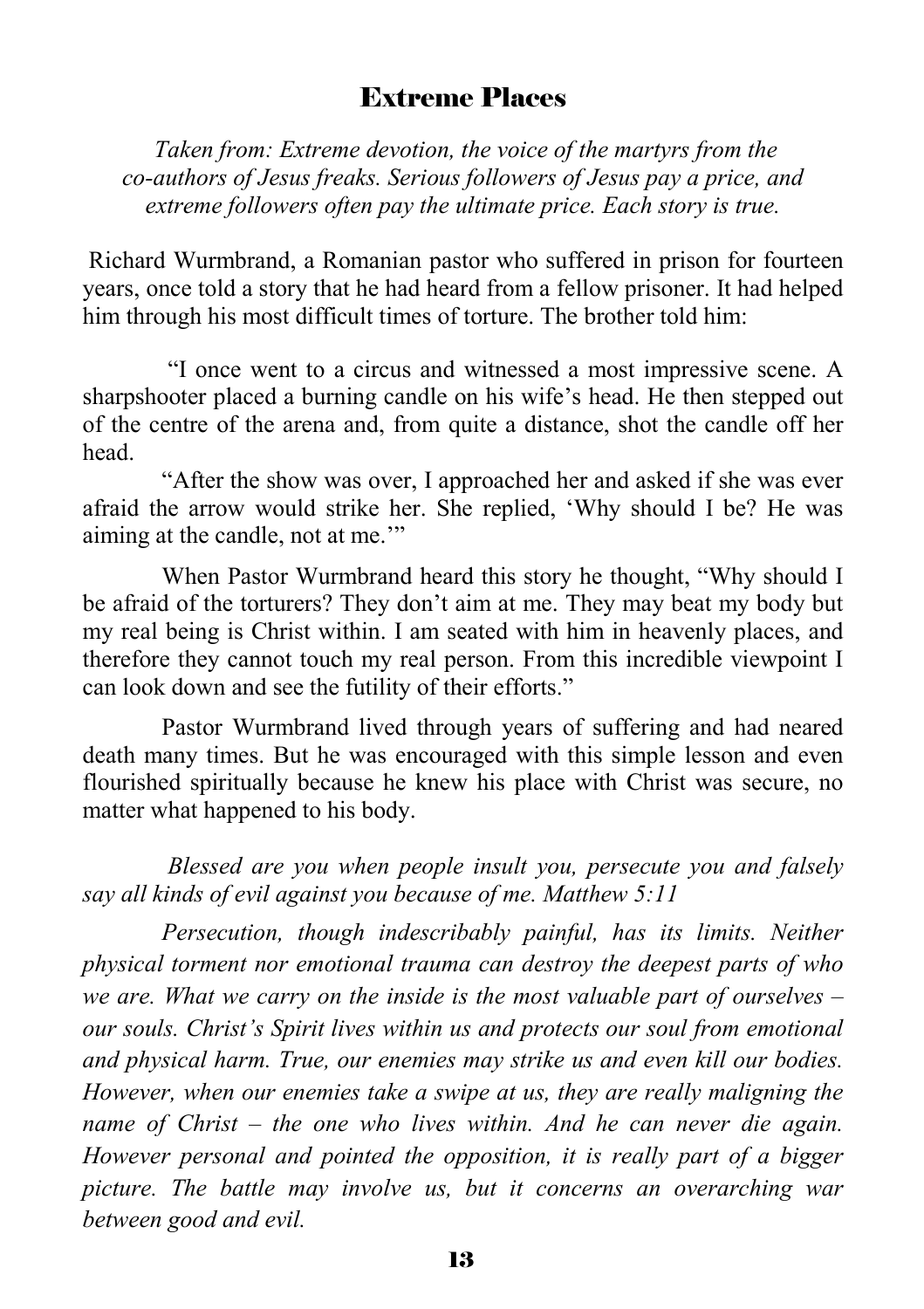# **CHURCH** DIARY



| Fri        | 2              | 12.30 pm                    | Luncheon Club                                                                   |
|------------|----------------|-----------------------------|---------------------------------------------------------------------------------|
| Sun        | $\overline{4}$ | 10.30am                     | Morning Service led by Valerie Ashcroft                                         |
|            |                | $6.00 \text{ pm}$           | Churches Together in Merton Park Joint Service<br>at Merton Park Baptist Church |
| Tue        |                | 6 10.30am-noon              | Coffee and Chat                                                                 |
|            |                | $8.00 \text{ pm}$           | Time for Prayer                                                                 |
| Weds 7     |                | $8.00 \text{ pm}$           | Leadership Meeting                                                              |
| Sun 11     |                | $10.30$ am                  | Remembrance Sunday Service with Communion<br>led by Rev Paul Timmis             |
| Tue        |                | 13 10.30am-noon             | Coffee and Chat                                                                 |
|            |                | $8.00 \text{ pm}$           | Time for Prayer                                                                 |
| Fri        | 16             | $12.30 \text{ pm}$          | Luncheon Club                                                                   |
| Sat        | 17             | $10$ am- $1$ pm             | Big Brunch                                                                      |
| Sun<br>Tue | 18             | 10.30 am<br>20 10.30am-noon | Morning Service led by Brenda Cannon<br>Coffee and Chat                         |
|            |                | $8.00 \text{ pm}$           | Time for Prayer                                                                 |
|            |                | $7.30 \text{ pm}$           | Men's Supper Club - Jazz 3 - Mike Mortley                                       |
| Sun $25$   |                | 10.30am                     | Morning Service led by Rev Martine Stemerick                                    |
|            |                | $6.30 \text{ pm}$           | Healing Service led by Rev Paul Timmis                                          |
|            |                | Tue 27 10.30am-noon         | Coffee and Chat                                                                 |
|            |                | $8.00 \text{ pm}$           | Time for Prayer                                                                 |
| Fri        | 30             | $12.30 \text{ pm}$          | Luncheon Club                                                                   |
|            |                |                             |                                                                                 |

*Please refer to the Website (www.martinway.org.uk) or Weekly Notice Sheet for any additional information*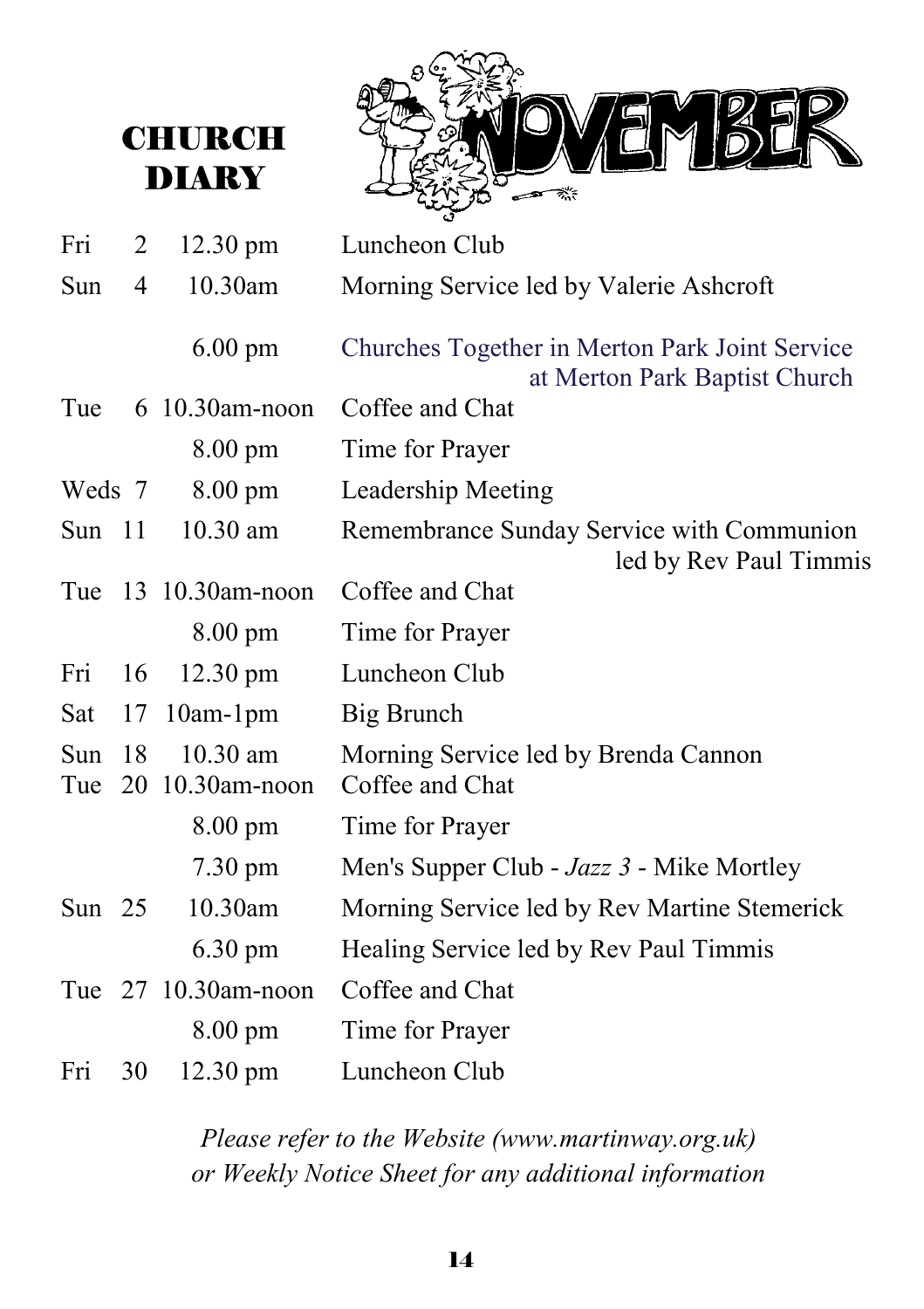We wish all of those why celebrate a birthday this month a very



*Happy Birthday* 

and especially to:

|  | <b>Megan Sweby</b> on 7th November    |
|--|---------------------------------------|
|  | <b>Jack Pallister</b> on 9th November |
|  | Jacob Passfield on 27th November      |



Churches Together United Service

**Churches Together in Merton Park** would like to invite everyone to a united churches service on the theme **'One Mission?**' We aim to explore further ways in which we can work together to demonstrate the compassion of Christ for the people of our world.

The event takes place at **6:30pm, Sunday 4th November** and is to be held at **Merton Park Baptist Church**. Our guest speaker for the occasion will be **Rev. David Shosanya**, Regional Minister (Mission) for the London Baptist Association. The service will include participation from representatives of each of our churches and aims to reflect our rich diversity in worship.

—— $< 0 > -$ 

The **offering** will be given to **Love Life UK,** a prison outreach ministry championed by our speaker.

 $< 0 >$  ——————

# **THE BIG CARVERY**  SUNDAY 9TH DECEMBER 2012

 Let Scott and the team cook and serve you your Sunday lunch. Come along anytime from 12.30pm till 2pm and enjoy the food and eth company of others. The cost for Main Course and pudding is only £6.50 for Adults and £3.50 for the Under 10s.

Remember to book your place (so the cooks can cater for everyone), tickets will be on sale at the Big Brunch on Saturday 17th November.